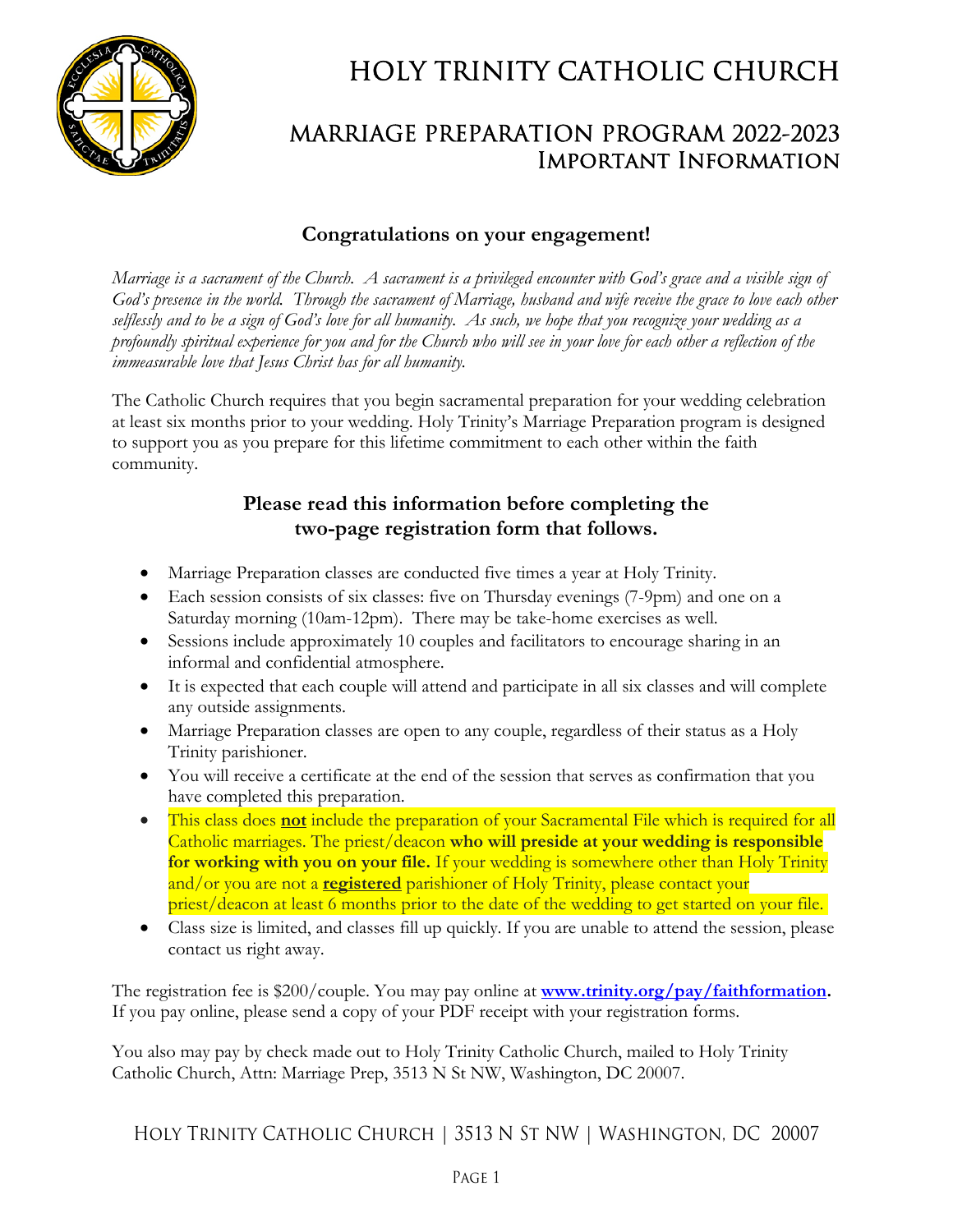

## Holy Trinity Catholic Church

# MARRIAGE PREPARATION Registration Form 2022-2023

*Complete all sections of this form and return it via email to the Faith Formation office, attention Marriage Prep Class. We will provide a completion letter at the end of the session.* 

> **Save this form to your computer to complete it. Email your form to readmin@trinity.org.**

> > / /

### CHOOSE YOUR SESSION

**Session 2223-4 Session 2223-5 Session 2223-1 Session 2223-2 Session 2223-3 April-May 2023 May-June 2023 Oct-Nov 2022 Jan-Feb 2023 March 2023**   $\bullet$  May 25  $\bullet$  Oct 13 • March 2 April 20  $\bullet$  Jan 12 April 27  $\bullet$  June 1  $\bullet$  Oct 20 • March 9  $\bullet$  Jan 19  $\bullet$  Jan 21 (Sat) • March 11 (Sat.) April 29 (Sat.)  $\bullet$  June 3 (Sat.)  $\bullet$  Oct 22 (Sat)  $\bullet$  May 4  $\bullet$  June 8  $\bullet$  Oct 27  $\bullet$  Jan 26 • March 16 • March 23  $\bullet$  May 11  $\bullet$  June 15  $\bullet$  Nov 3  $\bullet$  Feb 2  $\bullet$  May 18  $\bullet$  June 22  $\bullet$  Nov 10  $\bullet$  Feb 9 • March 30 **Register by April 3** Register by May 12 **Register by Sept 29 Register by Dec 16** Register by Feb 17 ATTENDEES Groom Name: \_\_\_\_\_\_\_\_\_\_\_\_\_\_\_\_\_\_\_\_\_\_\_\_\_\_\_\_\_\_\_\_\_\_\_\_\_\_\_\_\_\_\_\_\_\_\_\_\_\_\_\_\_\_\_\_\_\_\_\_\_\_\_\_\_\_\_\_\_\_\_\_\_ Groom Mailing Address: \_\_\_\_\_\_\_\_\_\_\_\_\_\_\_\_\_\_\_\_\_\_\_\_\_\_\_\_\_\_\_\_\_\_\_\_\_\_\_\_\_\_\_\_\_\_\_\_\_\_\_\_\_\_\_\_\_\_\_\_\_\_\_\_\_\_ Groom Email: \_\_\_\_\_\_\_\_\_\_\_\_\_\_\_\_\_\_\_\_\_\_\_\_\_\_\_\_\_\_\_\_\_\_\_\_\_ Phone: \_\_\_\_\_\_\_\_\_\_\_\_\_\_\_\_\_\_\_\_\_\_\_\_\_\_\_ Permission to share groom email with other participants:  $\square$  Yes  $\square$  No Bride Name: \_\_\_\_\_\_\_\_\_\_\_\_\_\_\_\_\_\_\_\_\_\_\_\_\_\_\_\_\_\_\_\_\_\_\_\_\_\_\_\_\_\_\_\_\_\_\_\_\_\_\_\_\_\_\_\_\_\_\_\_\_\_\_\_\_\_\_\_\_\_\_\_\_\_\_ Bride Mailing Address: \_\_\_\_\_\_\_\_\_\_\_\_\_\_\_\_\_\_\_\_\_\_\_\_\_\_\_\_\_\_\_\_\_\_\_\_\_\_\_\_\_\_\_\_\_\_\_\_\_\_\_\_\_\_\_\_\_\_\_\_\_\_\_\_\_\_\_ Bride Email: \_\_\_\_\_\_\_\_\_\_\_\_\_\_\_\_\_\_\_\_\_\_\_\_\_\_\_\_\_\_\_\_\_\_\_\_\_\_\_ Phone: \_\_\_\_\_\_\_\_\_\_\_\_\_\_\_\_\_\_\_\_\_\_\_\_\_\_\_ Permission to share bride email with other participants:  $\square$  Yes  $\square$  No CEREMONY INFORMATION Wedding Date: \_\_\_\_\_\_\_\_\_\_\_\_\_\_\_\_\_\_\_\_\_\_\_\_\_\_\_\_\_\_\_\_\_\_\_\_\_\_\_ Presider: \_\_\_\_\_\_\_\_\_\_\_\_\_\_\_\_\_\_\_\_\_\_\_\_ Wedding Church: Holy Trinity Other (name) \_\_\_\_\_\_\_\_\_\_\_\_\_\_\_\_\_\_\_\_\_\_\_\_\_\_\_\_\_\_\_\_\_\_\_\_\_\_\_\_\_\_\_\_ If other, full address of church: \_\_\_\_\_\_\_\_\_\_\_\_\_\_\_\_\_\_\_\_\_\_\_\_\_\_\_\_\_\_\_\_\_\_\_\_\_\_\_\_\_\_\_\_\_\_\_\_\_ *If you are not a Holy*  \_\_\_\_\_\_\_\_\_\_\_\_\_\_\_\_\_\_\_\_\_\_\_\_\_\_\_\_\_\_\_\_\_\_\_\_\_\_\_\_\_\_\_\_\_\_\_\_\_ *Trinity parishioner, be*  PAYMENT **(Payment instructions are on page 1.)**  *sure to check with your presider about your*   $\Box$  Paid online (attach receipt or confirmation)  $\Box$  Paid by check (check  $\#$  \_\_\_\_\_) *sacramental file.*  Please complete the next page.